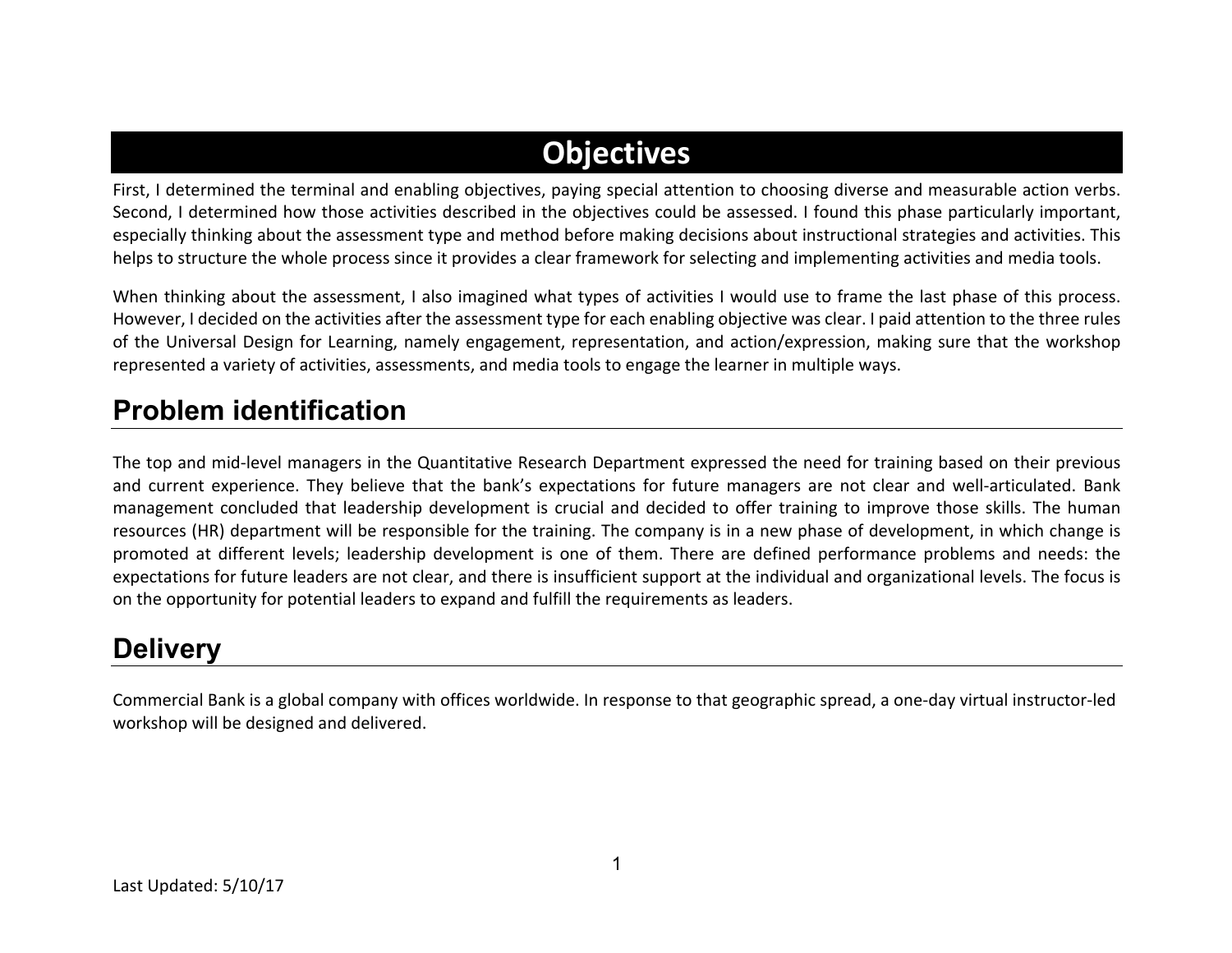## **1. Terminal objective: Understand the use of coaching and mentoring**

| <b>Enabling Objectives</b>  | <b>Assessment Idea</b>         | <b>Absorb Activity</b> | <b>Do Activity</b>            | <b>Connect Activity</b>        |
|-----------------------------|--------------------------------|------------------------|-------------------------------|--------------------------------|
| <b>Describe 3 different</b> | Class discussion and quiz      | Presentation           | Quiz about different          | Class discussion: in groups    |
| approaches to coaching and  |                                |                        | approaches to coaching and    | describe 3 different           |
| mentoring in the context of |                                |                        | mentoring in the context of   | approaches to coaching and     |
| leadership development      |                                |                        | leadership development        | mentoring. (open questions)    |
| Identify 5 examples why     | Pair discussion and feedback.  | Video                  | Pair discussion: in groups of | Reflective post in journal and |
| and how coaching and        | Learners will develop a        |                        | 3-4 share views about one's   | replying to at least one peer  |
| mentoring will be a useful  | reflective online journal post |                        | examples                      |                                |
| tool for own personal       | identifying the 5 examples.    |                        |                               |                                |
| growth                      | Complete yes/no                |                        |                               |                                |

### **2.Terminal objective: Create personalized plan for leadership development**

| <b>Enabling Objectives</b>   | <b>Assessment Idea</b>         | <b>Absorb Activity</b> | <b>Do Activity</b>           | <b>Connect Activity</b>     |
|------------------------------|--------------------------------|------------------------|------------------------------|-----------------------------|
| Describe at least 3 modes    | Pair discussion and feedback.  | Video                  | Pair discussion: discuss and | Pair discussion: review     |
| how coaching and             | Learners will develop a        |                        | reflect how coaching and     | another learner's plan      |
| mentoring will support their | reflective online journal post |                        | mentoring will support their |                             |
| own leadership               | identifying the 3 modes.       |                        | own leadership               |                             |
| development                  | Complete: yes/no               |                        | development                  |                             |
| Apply at least 3 techniques  | Pair discussion and feedback.  | Video                  | Group discussion: students   | Pair discussion: reflect on |
| and methods intended to      | Learners will identify 3       |                        | discuss the 3 methods and    | the 3 techniques and        |
| use in the personalized plan | techniques they intend to      |                        | give feedback.               | methods. Give feedback to   |
|                              | use in the plan.               |                        |                              | at least one other learner. |
|                              | Complete yes/no                |                        |                              |                             |